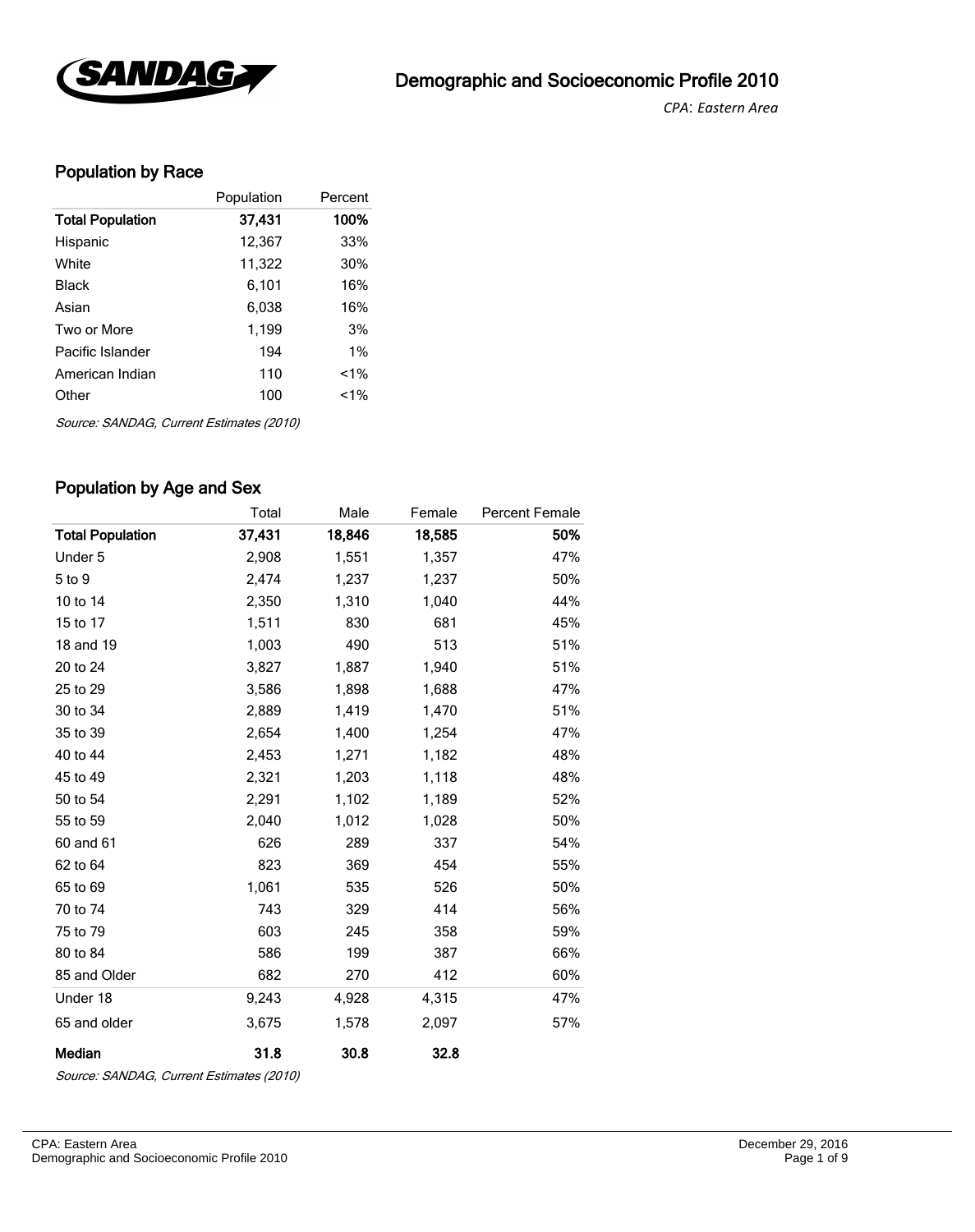## Population by Marital Status

#### Pop. by Household / Group Quarters Status

|                                  | Number | Percent |
|----------------------------------|--------|---------|
| Total population age 15 and over | 29,699 | 100%    |
| Never Married                    | 12.275 | 41%     |
| Married, excluding separated     | 12,190 | 41%     |
| Separated                        | 719    | 2%      |
| Widowed                          | 2.014  | 7%      |
| Divorced                         | 2.501  | 8%      |

|                                          | Number | Percent |
|------------------------------------------|--------|---------|
| <b>Total population</b>                  | 37.431 | 100%    |
| Household                                | 36,929 | 99%     |
| Group Quarters - Other                   | 502    | $1\%$   |
| Group Quarters - Military                | 0      | $0\%$   |
| Group Quarters - College                 | 0      | 0%      |
| Source: SANDAG, Current Estimates (2010) |        |         |

Source: SANDAG, constructed from U.S. Census

Bureau's American Community Survey 2010 5-year file, Table B12001

#### Population by Age and Race

|                   |        |          |        |              | American       |       | Pacific        |                | Two or           |
|-------------------|--------|----------|--------|--------------|----------------|-------|----------------|----------------|------------------|
|                   | Total  | Hispanic | White  | <b>Black</b> | Indian         | Asian | Islander       | Other          | More             |
| <b>Total Pop.</b> | 37,431 | 12,367   | 11,322 | 6,101        | 110            | 6,038 | 194            | 100            | 1,199            |
| Under 5           | 2,908  | 1,274    | 505    | 537          | 12             | 337   | 21             | 16             | 206              |
| 5 to 9            | 2,474  | 1,186    | 302    | 456          | 9              | 347   | 14             | 11             | 149              |
| 10 to 14          | 2,350  | 1,034    | 325    | 443          | 7              | 414   | 16             | 10             | 101              |
| 15 to 17          | 1,511  | 643      | 207    | 324          | 4              | 249   | 8              | 4              | 72               |
| 18 and 19         | 1,003  | 445      | 169    | 193          | 2              | 151   | 8              | 1              | 34               |
| 20 to 24          | 3,827  | 1,339    | 1,215  | 531          | 7              | 555   | 26             | 8              | 146              |
| 25 to 29          | 3,586  | 1,196    | 1,054  | 520          | 14             | 645   | 14             | 8              | 135              |
| 30 to 34          | 2,889  | 993      | 888    | 439          | 6              | 445   | 16             | 3              | 99               |
| 35 to 39          | 2,654  | 951      | 761    | 341          | 5              | 524   | 13             | 3              | 56               |
| 40 to 44          | 2,453  | 788      | 853    | 344          | 6              | 402   | 14             | 6              | 40               |
| 45 to 49          | 2,321  | 718      | 782    | 399          | 6              | 358   | $\overline{7}$ | 12             | 39               |
| 50 to 54          | 2,291  | 532      | 936    | 405          | 11             | 362   | 10             | $\overline{c}$ | 33               |
| 55 to 59          | 2,040  | 365      | 878    | 350          | 9              | 392   | 10             | 6              | 30               |
| 60 and 61         | 626    | 105      | 266    | 109          | 2              | 132   | 2              | 1              | 9                |
| 62 to 64          | 823    | 154      | 384    | 117          | 5              | 149   | 5              | 0              | $\boldsymbol{9}$ |
| 65 to 69          | 1,061  | 184      | 499    | 170          | $\overline{c}$ | 188   | 2              | 0              | 16               |
| 70 to 74          | 743    | 144      | 303    | 147          | 1              | 136   | 3              | 1              | 8                |
| 75 to 79          | 603    | 108      | 246    | 117          | 1              | 119   | $\overline{c}$ | 3              | 7                |
| 80 to 84          | 586    | 101      | 324    | 85           | 1              | 70    | $\overline{c}$ | 1              | $\overline{c}$   |
| 85 and Older      | 682    | 107      | 425    | 74           | 0              | 63    | 1              | 4              | 8                |
| Under 18          | 9,243  | 4,137    | 1,339  | 1,760        | 32             | 1,347 | 59             | 41             | 528              |
| 65 and older      | 3,675  | 644      | 1,797  | 593          | 5              | 576   | 10             | 9              | 41               |
| <b>Median</b>     |        | 26.1     | 41.4   | 30.5         | 30.0           | 33.6  | 26.4           | 25.0           | 21.3             |

Source: SANDAG, Current Estimates (2010)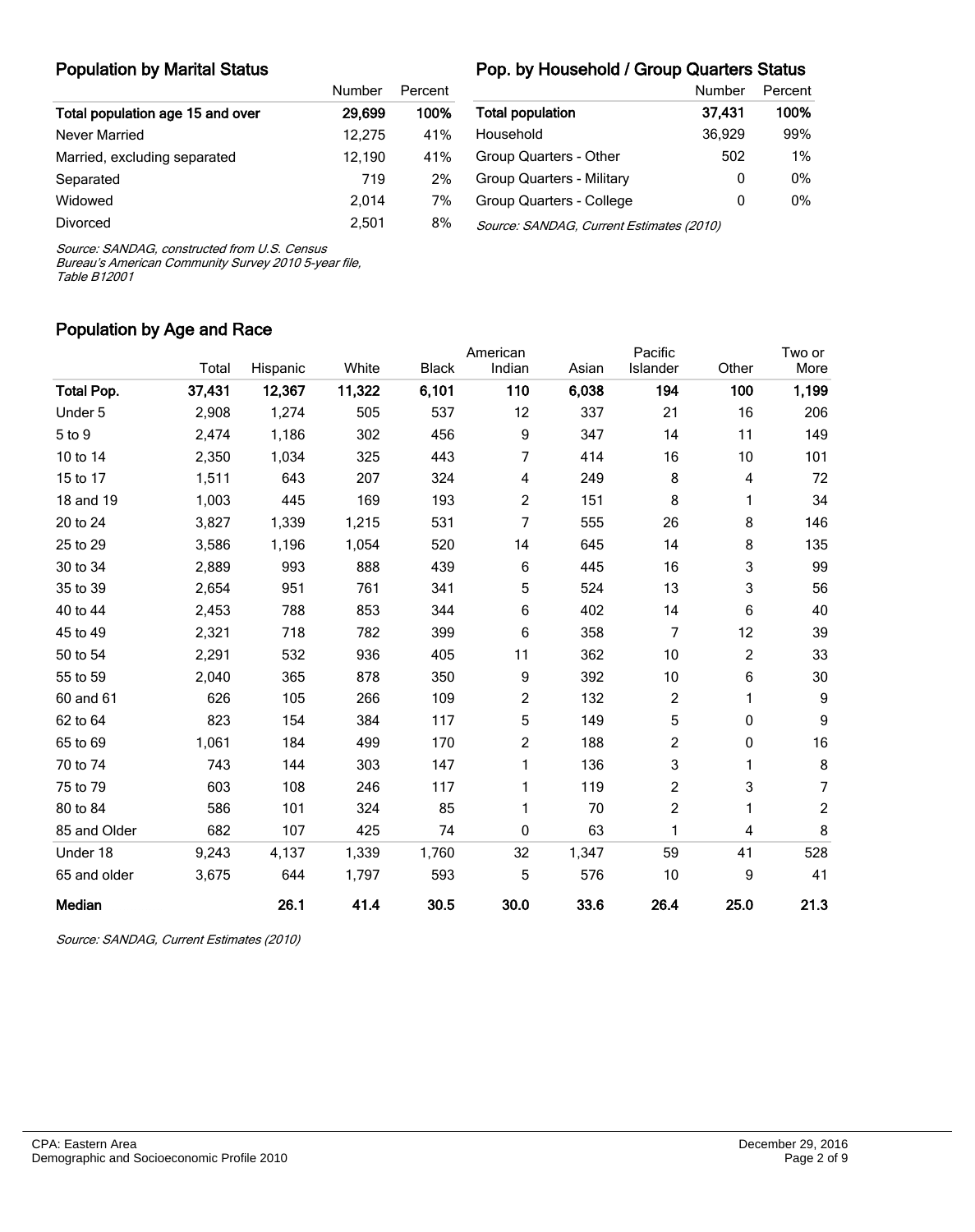#### Language Spoken at Home and Ability to Speak English

|                                          | Number | Percent |
|------------------------------------------|--------|---------|
| Total populatioin age 5 and over         | 34.523 | 100%    |
| Speak Only English                       | 20,148 | 58%     |
| Speak Spanish:                           | 7,395  | 21%     |
| Speak English "well" or "very well"      | 5,838  | 17%     |
| Speak English "not well" or "not at all" | 1,557  | 5%      |
| Speak Asian/Pacific Island language:     | 5,295  | 15%     |
| Speak English "well" or "very well"      | 3.191  | 9%      |
| Speak English "not well" or "not at all" | 2,104  | 6%      |
| Speak other language:                    | 1,685  | 4%      |
| Speak English "well" or "very well"      | 1,500  | 4%      |
| Speak English "not well" or "not at all" | 185    | 1%      |

Educational Attainment

| Number | Percent |
|--------|---------|
| 23,358 | 100%    |
| 2.526  | 11%     |
| 2,120  | 9%      |
| 5.940  | 25%     |
| 5.509  | 24%     |
| 1.766  | 8%      |
| 3.761  | 16%     |
| 1,150  | 5%      |
| 240    | $1\%$   |
| 346    | 1%      |
|        |         |

Source: SANDAG, constructed from U.S. Census Bureau's American Community Survey 2010 5-year file, Table B16004

Source: SANDAG, constructed from U.S. Census Bureau's American Community Survey 2010 5-year file, Table B15002

| <b>School Enrollment</b>         | <b>Total</b> |         |        | <b>Public School</b> |        | <b>Private School</b> |  |
|----------------------------------|--------------|---------|--------|----------------------|--------|-----------------------|--|
|                                  | Number       | Percent | Number | Percent              | Number | Percent               |  |
| Total population age 3 and older | 35,626       | 100%    |        | ---                  |        |                       |  |
| Enrolled in school               | 11.891       | 33%     | 10.320 | 29%                  | 1.571  | 4%                    |  |
| Nursery / Preschool              | 732          | 6%      | 482    | 5%                   | 250    | 16%                   |  |
| Kindergarten to grade 4          | 2.640        | 22%     | 2.502  | 24%                  | 138    | 9%                    |  |
| Grade 5 to grade 8               | 2.035        | 17%     | 1.981  | 19%                  | 54     | 3%                    |  |
| Grade 9 to grade 12              | 2.149        | 18%     | 2.030  | 20%                  | 119    | 8%                    |  |
| College, undergraduate           | 3.604        | 30%     | 3.064  | 30%                  | 540    | 34%                   |  |
| Graduate or Professional school  | 731          | 6%      | 261    | 3%                   | 470    | 30%                   |  |
| Not enrolled in school           | 23.735       | 67%     |        |                      |        |                       |  |

Source: SANDAG, constructed from U.S. Census Bureau's American Community Survey 2010 5-year file, Table B14002

#### Households by Type and Presence of Children Under 18

|                                | <b>Total</b> |         | With Persons Under 18 |         | <b>Without Persons Under 18</b> |         |
|--------------------------------|--------------|---------|-----------------------|---------|---------------------------------|---------|
|                                | Number       | Percent | Number                | Percent | Number                          | Percent |
| <b>Total households</b>        | 13,090       | 100%    | 4.536                 | 100%    | 8.554                           | 100%    |
| Family Households:             | 8,025        | 61%     | 4.536                 | 100%    | 3,489                           | 41%     |
| Married couple family          | 5,117        | 39%     | 2,697                 | 59%     | 2,420                           | 28%     |
| Other family:                  | 2,908        | 22%     | 1,839                 | 41%     | 1.069                           | 12%     |
| Male householder, no wife      | 826          | 6%      | 476                   | 10%     | 350                             | 4%      |
| Female householder, no husband | 2,082        | 16%     | 1,363                 | 30%     | 719                             | 8%      |
| Nonfamily households:          | 5,065        | 39%     | 0                     | $0\%$   | 5,065                           | 59%     |
| Householder living alone       | 3.376        | 26%     | ----                  | ----    | ----                            |         |
| Other nonfamily households     | 1.689        | 13%     |                       |         |                                 |         |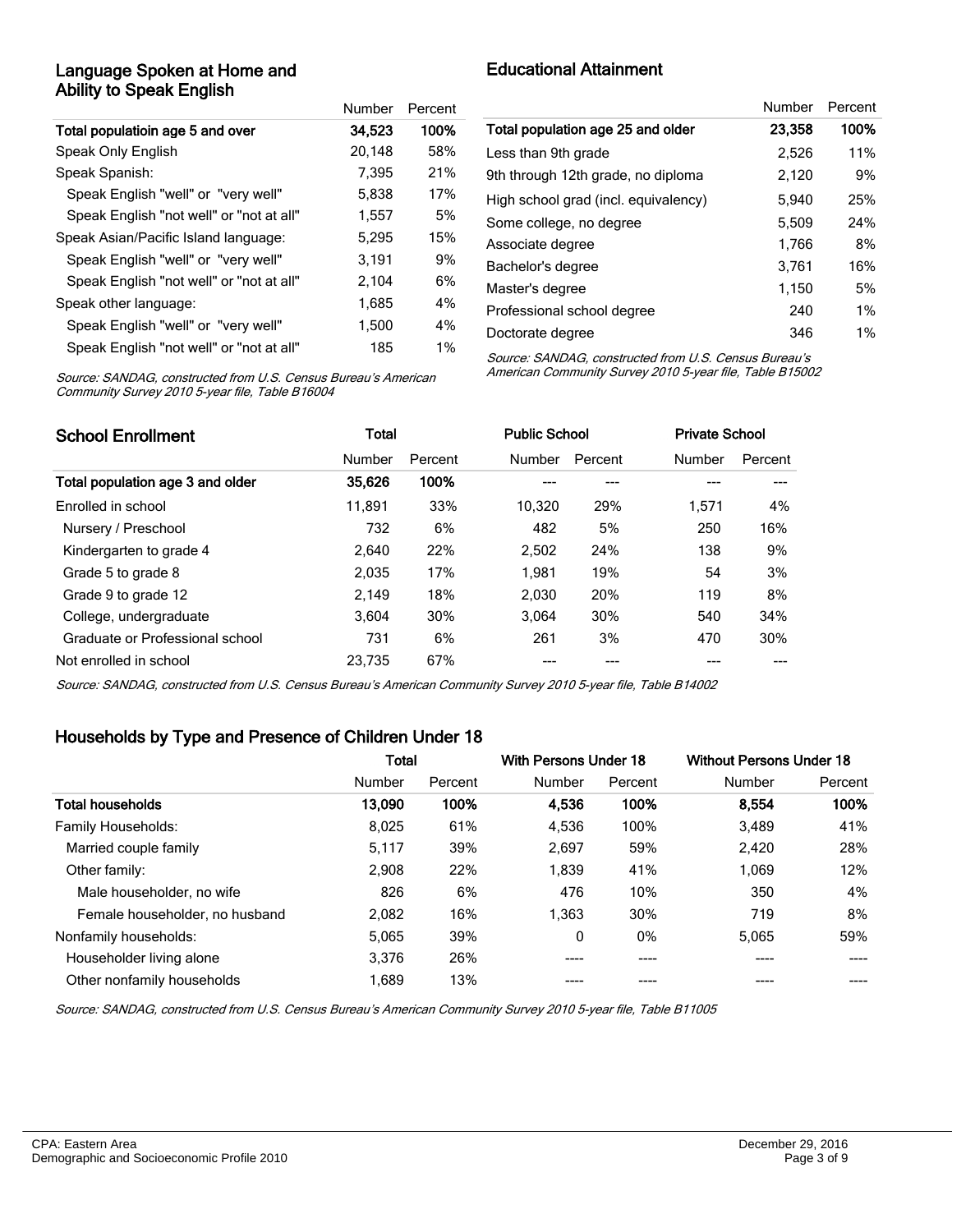## Housing Units by Type

|                            | Number | Percent | Occupied | Unoccupied | Vacancy<br>Rate | Persons per<br>Household |
|----------------------------|--------|---------|----------|------------|-----------------|--------------------------|
| <b>Total Housing Units</b> | 13.651 | 100%    | 13090    | 561        | 4%              | 2.82                     |
| Single family (detached)   | 7.099  | 52%     | 6,731    | 368        | 5%              | 2.99                     |
| Single family (attached)   | 1,143  | 8%      | 1,112    | 31         | 3%              | 3.04                     |
| 2 to 4 units               | 899    | 7%      | 872      | 27         | 3%              | 2.61                     |
| 5 to 9 units               | 876    | 6%      | 847      | 29         | 3%              | 2.64                     |
| 10 or more units           | 3,193  | 23%     | 3,090    | 103        | 3%              | 2.53                     |
| Mobile home and Other      | 441    | 3%      | 438      | 3          | 1%              | 2.54                     |

Source: SANDAG, constructed from U.S. Census Bureau's American Community Survey 2010 5-year file, Table B25024

| <b>Housing Value</b>              |           |         | <b>Year Structure Built</b>                                                                                       |        |         |
|-----------------------------------|-----------|---------|-------------------------------------------------------------------------------------------------------------------|--------|---------|
|                                   | Number    | Percent |                                                                                                                   | Number | Percent |
| <b>Total Owner-Occupied Units</b> | 7.001     | 100%    | <b>Total Housing units</b>                                                                                        | 13,651 | 100%    |
| Less than \$150,000               | 760       | 11%     | 2005 or Later                                                                                                     | 156    | 1%      |
| \$150,000 to \$199,999            | 395       | 6%      | 2000 to 2004                                                                                                      | 207    | 2%      |
| \$200,000 to \$249.999            | 510       | 7%      | 1990 to 1999                                                                                                      | 853    | 6%      |
| \$250,000 to \$299,999            | 642       | 9%      | 1980 to 1989                                                                                                      | 2.031  | 15%     |
| \$300,000 to \$399,999            | 1.740     | 25%     | 1970 to 1979                                                                                                      | 1.994  | 15%     |
| \$400,000 to \$499.999            | 1.993     | 28%     | 1960 to 1969                                                                                                      | 1,563  | 11%     |
| \$500,000 to \$749,999            | 856       | 12%     | 1950 to 1959                                                                                                      | 4.442  | 33%     |
| \$750,000 to \$999,999            | 67        | 1%      | 1940 to 1949                                                                                                      | 1.840  | 13%     |
| \$1,000,000 or more               | 38        | 1%      | 1939 or earlier                                                                                                   | 565    | 4%      |
| <b>Median Value</b>               | \$368,278 |         | Source: SANDAG, constructed from U.S. Census Bureau's<br>American Community Survey 2010 5-year file, Table B25034 |        |         |

Median Value \$368,278

Source: SANDAG, constructed from U.S. Census Bureau's

American Community Survey 2010 5-year file, Table B25075

#### Housing Units by Tenure and Occupants per Room

|                                        | Total  |         | <b>Renter Occupied</b> |         | <b>Owner Occupied</b> |         |
|----------------------------------------|--------|---------|------------------------|---------|-----------------------|---------|
|                                        | Number | Percent | Number                 | Percent | Number                | Percent |
| Total occupied housing units           | 13.090 | 100%    | 6.089                  | 100%    | 7.001                 | 100%    |
| 1.00 occupant housing per room or less | 12.061 | 92%     | 5.356                  | 88%     | 6.705                 | 96%     |
| 1.01 to 1.50 occupants per room        | 814    | 6%      | 536                    | 9%      | 278                   | 4%      |
| 1.51 to 2.00 occupants per room        | 205    | 2%      | 187                    | 3%      | 18                    | $< 1\%$ |
| 2.01 or more occupants per room        | 10     | $< 1\%$ | 10                     | $1\%$   | 0                     | $0\%$   |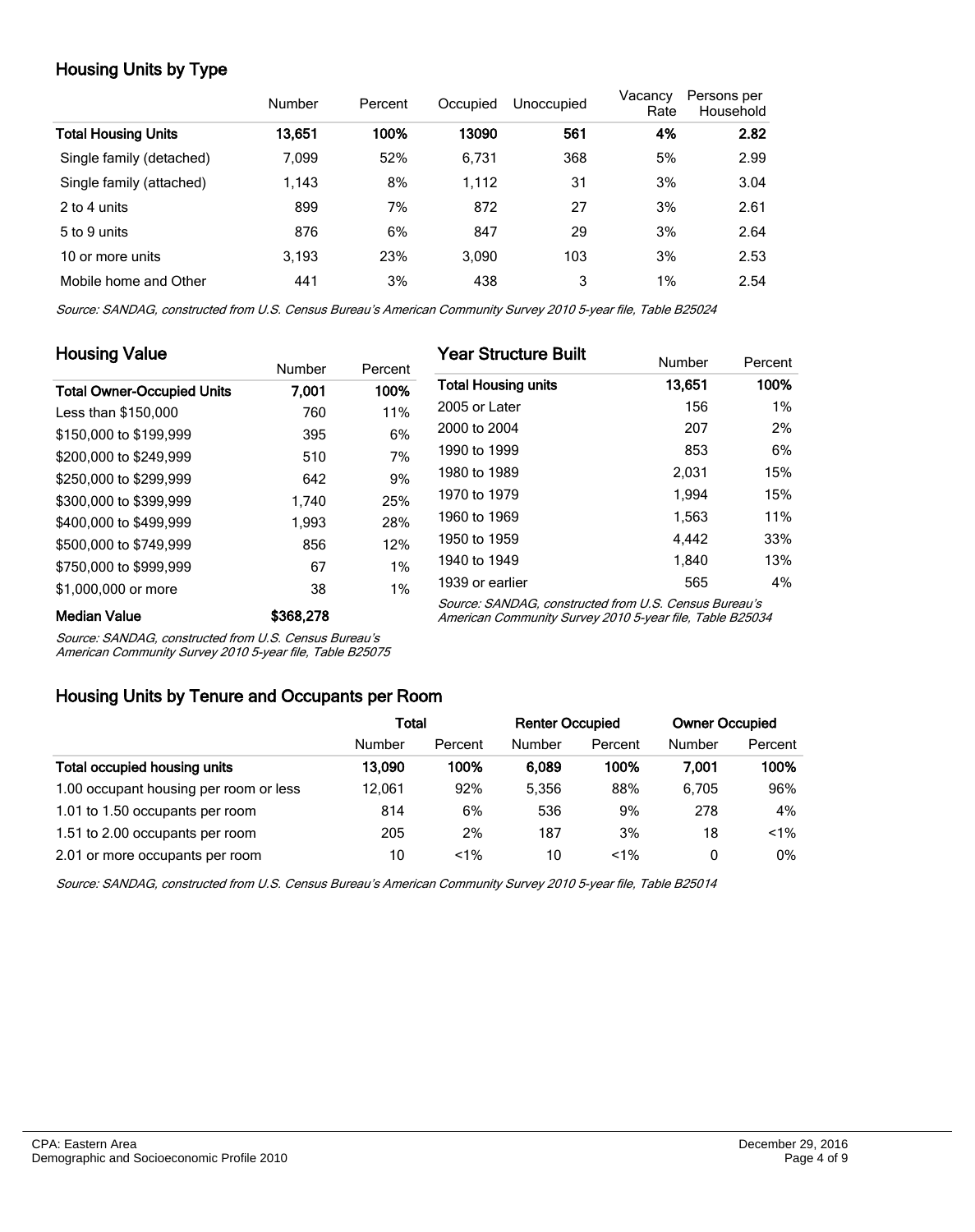#### Contract Rent

Renter Occupied Housing

| Units                | Number  | Percent |                          |
|----------------------|---------|---------|--------------------------|
| <b>Total Units</b>   | 6,089   | 100%    |                          |
| Less than \$500      | 394     | 6%      |                          |
| \$500 to \$599       | 242     | 4%      | '                        |
| \$600 to \$699       | 182     | 3%      | :                        |
| \$700 to \$799       | 540     | 9%      | $\ddot{\cdot}$           |
| \$800 to \$899       | 615     | 10%     | ί                        |
| \$900 to \$999       | 556     | 9%      | $\overline{\phantom{a}}$ |
| \$1,000 to \$1,249   | 1,325   | 22%     | ί                        |
| \$1,250 to \$1,499   | 955     | 16%     | I                        |
| \$1,500 to \$1,999   | 905     | 15%     |                          |
| \$2,000 or more      | 144     | 2%      | I                        |
| No cash rent         | 231     | 4%      |                          |
| Median contract rent | \$1,097 |         |                          |

### Gross Rent as a Percentage of Household Income

| <b>Renter Occupied Housing</b><br>Units               | Number | Percent |
|-------------------------------------------------------|--------|---------|
| <b>Total Units</b>                                    | 6,089  | 100%    |
| Less than 20 percent                                  | 826    | 14%     |
| 20.0 to 24.9 percent                                  | 551    | 9%      |
| 25.0 to 29.9 percent                                  | 667    | 11%     |
| 30.0 to 34.9 percent                                  | 501    | 8%      |
| 35.0 to 39.9 percent                                  | 427    | 7%      |
| 40.0 to 49.9 percent                                  | 771    | 13%     |
| 50.0 percent or more                                  | 1.898  | 31%     |
| Not computed                                          | 448    | 7%      |
| Source: SANDAG, constructed from U.S. Census Bureau's |        |         |

Source: SANDAG, constructed from U.S. Census Bureau's American Community Survey 2010 5-year file, Table B25070

Source: SANDAG, constructed from U.S. Census

Bureau's American Community Survey 2010 5-year file, Table B25056

#### Vehicle Availability

| Occupied Housing Units    | Number | Percent |
|---------------------------|--------|---------|
| <b>Total Availability</b> | 13,090 | 100%    |
| No vehicle                | 1,063  | 8%      |
| 1 vehicle                 | 4.662  | 36%     |
| 2 vehicles                | 4.842  | 37%     |
| 3 vehicles                | 1,686  | 13%     |
| 4 or more vehicles        | 837    | 6%      |

Source: SANDAG, constructed from U.S. Census Bureau's American Community Survey 2010 5-year file, Table B25044

#### Place of Work

| Workers age 16 and older           | Number Percent |         |
|------------------------------------|----------------|---------|
| <b>Total Workers</b>               | 16,866         | 100%    |
| Worked in state of residence       | 16.797         | $100\%$ |
| Worked in county of residence      | 16.557         | 98%     |
| Worked outside county of residence | 240            | $1\%$   |
| Worked outside state of residence  | 69             | $< 1\%$ |

Source: SANDAG, constructed from U.S. Census Bureau's American Community Survey 2010 5-year file, Table B08007

## Employment Status **Employment Status Male Employment Status Male Employment Status Male Employment Status** Total Percent Number Percent Number Percent Population age 16 and older 29,190 100% 14,456 50% 14,734 50% In labor force 19,149 66% 10,323 54% 8,826 46% Armed forces 673 673 673 92% 58 8% Civilian (employed) 16,430 86% 8,484 52% 7,946 48% Civilian (unemployed) 1,988 10% 1,166 59% 822 41% Not in labor force **10,041** 34% 4,133 41% 5,908 59% Pct. of civilian labor force unemployed 10.8% 12.1% 12.1% 12.1% 12.1% 12.1% 12.1% 12.1% 12.1% 12.1% 12.1% 12.1% 12.1% 12.1% 12.1% 12.1% 12.1% 12.1% 12.1% 12.1% 12.1% 12.1% 12.1% 12.1% 12.1% 12.1% 12.1% 12.1% 12.1% 12.1% 12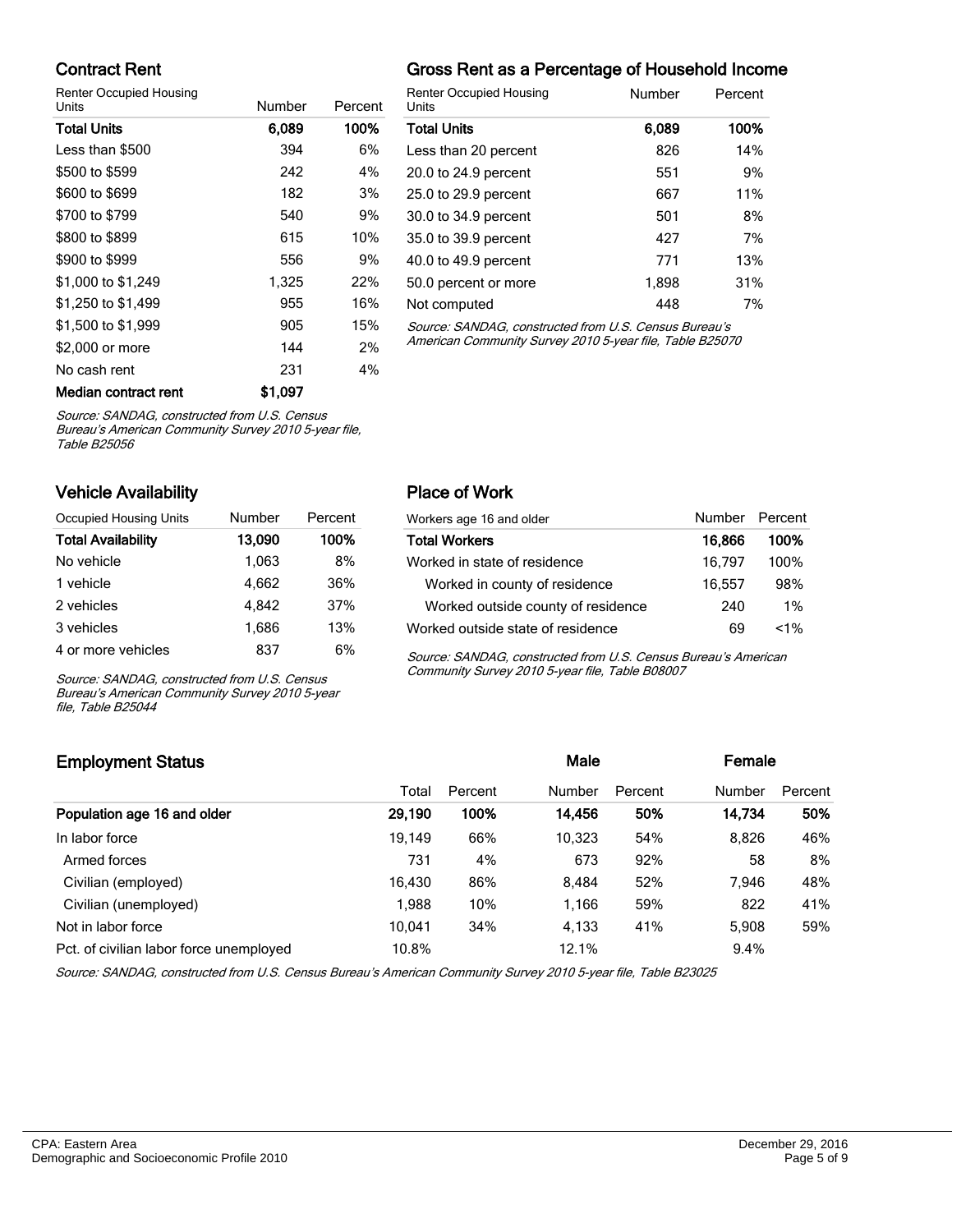#### Means of Transportation to Work

| Workers age 16 and older      | Number | Percent |
|-------------------------------|--------|---------|
| <b>Total Workers</b>          | 16,866 | 100%    |
| Car, truck or van:            | 14,920 | 88%     |
| Drove Alone                   | 13,101 | 78%     |
| Carpooled                     | 1,819  | 11%     |
| <b>Public Transportation:</b> | 794    | 5%      |
| Bus                           | 783    | 5%      |
| Trolley / Streetcar           | 11     | $< 1\%$ |
| Railroad                      | 0      | 0%      |
| Other public transportation   | 0      | 0%      |
| Motorcycle                    | 61     | $1\%$   |
| <b>Bicycle</b>                | 60     | $< 1\%$ |
| Walked                        | 362    | 2%      |
| Other means                   | 56     | $< 1\%$ |
| Worked at home                | 613    | 4%      |

# Travel Time to Work

| Workers age 16 and older          | Number | Percent |
|-----------------------------------|--------|---------|
| <b>Total Workers</b>              | 16,866 | 100%    |
| Did not work at home              | 16,253 | 96%     |
| Less than 10 minutes              | 1,170  | 7%      |
| 10 to 19 minutes                  | 4,737  | 28%     |
| 20 to 29 minutes                  | 5,261  | 31%     |
| 30 to 44 minutes                  | 3,213  | 19%     |
| 45 to 59 minutes                  | 751    | 4%      |
| 60 to 89 minutes                  | 773    | 5%      |
| 90 minutes or more                | 348    | 2%      |
| Worked at home                    | 613    | 4%      |
| Average time to work<br>(minutes) | 29     |         |

Source: SANDAG, constructed from U.S. Census Bureau's American Community Survey 2010 5-year file, Table B08303

Source: SANDAG, constructed from U.S. Census Bureau's American Community Survey 2010 5-year file, Table B08301

| Industry                                             |        |         |
|------------------------------------------------------|--------|---------|
| Employed cilivian population age 16 and older        | Number | Percent |
| Total employed civilian age 16+                      | 16,075 | 100%    |
| Agriculture, forestry, mining                        | 27     | $< 1\%$ |
| Utilities                                            | 192    | $1\%$   |
| Construction                                         | 921    | 6%      |
| Manufacturing                                        | 1,670  | 10%     |
| Wholesale trade                                      | 435    | 3%      |
| Retail trade                                         | 1,732  | 11%     |
| Transportation & warehousing                         | 562    | 3%      |
| Information & communications                         | 388    | 2%      |
| Finance, insurance, & real estate                    | 896    | 6%      |
| Professional, scientific, management, administration | 1,066  | 7%      |
| Educational, social, & health services               | 2,871  | 18%     |
| Art, entertainment, recreation, accommodations, food | 2,200  | 14%     |
| Other services                                       | 1,200  | 7%      |
| Public administration                                | 1,915  | 12%     |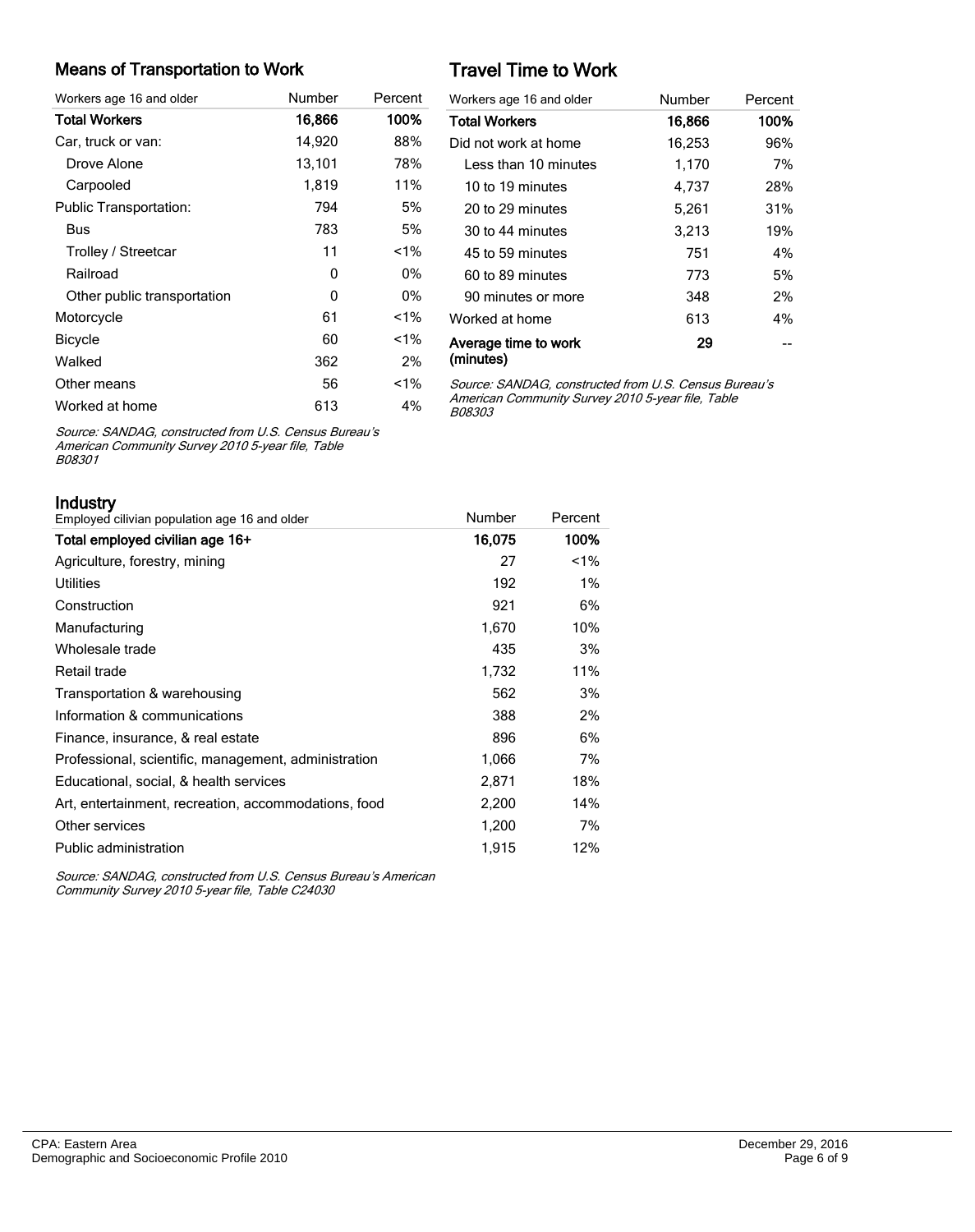#### **Occupation**

| Employed cilivian population age 16 and older | Number | Percent |
|-----------------------------------------------|--------|---------|
| Total employed civilian age 16+               | 16,075 | 100%    |
| Management, professional & related:           | 4,845  | 30%     |
| Management (incl. farm managers)              | 1,180  | 7%      |
| Business & financial                          | 447    | 3%      |
| Computer & mathematical                       | 433    | 3%      |
| Architecture & engineering                    | 356    | 2%      |
| Life, physical & social science               | 132    | 1%      |
| Community & social service                    | 265    | 2%      |
| Legal                                         | 101    | 1%      |
| Education, training, & library                | 1,001  | 6%      |
| Art, entertainment, sports & media            | 437    | 3%      |
| Healthcare practitioners                      | 493    | 3%      |
| Service:                                      | 3,565  | 22%     |
| Healthcare support                            | 375    | 2%      |
| Protective service                            | 146    | 1%      |
| Food preparation & serving                    | 1,231  | 8%      |
| Building & grounds cleaning / maintenance     | 941    | 6%      |
| Personal care & service                       | 872    | 5%      |
| Sales & office                                | 3,983  | 25%     |
| Farming, fishing & forestry                   | 26     | 1%      |
| Construction, extraction & maintenance        | 1,569  | 10%     |
| Production, transport & material moving       | 2,087  | 13%     |

Source: SANDAG, constructed from U.S. Census Bureau's American Community Survey 2010 5-year file, Table C24010

## Household Income

|                        | Number   | Percent |
|------------------------|----------|---------|
| Total Households       | 13,090   | 100%    |
| Less than \$15,000     | 1,680    | 13%     |
| \$15,000 to \$29,999   | 2,462    | 19%     |
| \$30,000 to \$44,999   | 1,996    | 15%     |
| \$45,000 to \$59,999   | 1.935    | 15%     |
| \$60,000 to \$74,999   | 1,352    | 10%     |
| \$75,000 to \$99.999   | 1.791    | 14%     |
| \$100,000 to \$124.999 | 1,140    | 9%      |
| \$125,000 to \$149.999 | 259      | 2%      |
| \$150,000 to \$199,999 | 305      | 2%      |
| \$200,000 or more      | 170      | 1%      |
| Median Income          | \$48.155 |         |

Source: SANDAG, Current Estimates (2010)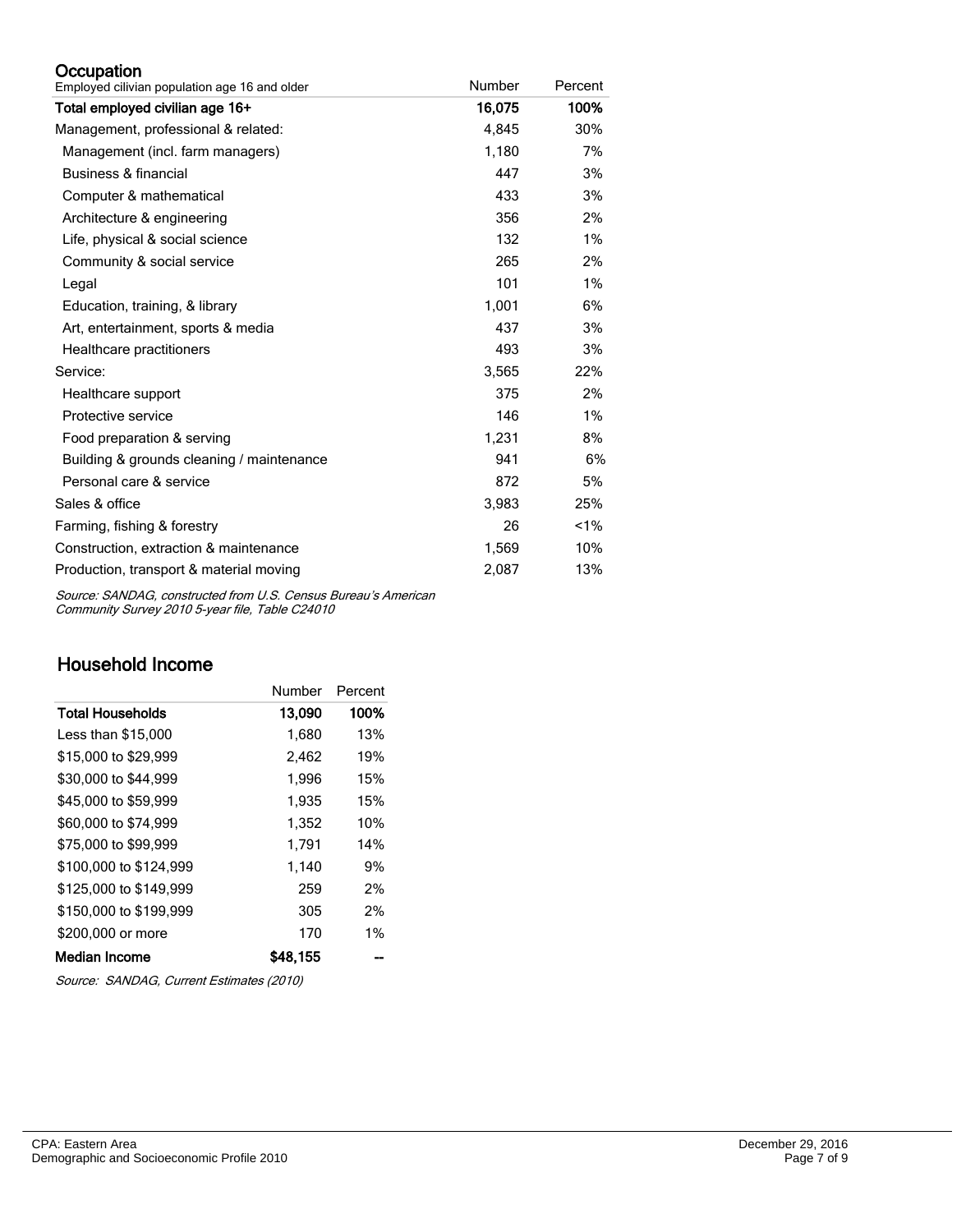| <b>Earnings and Income</b>                    | Number | Percent |
|-----------------------------------------------|--------|---------|
| <b>Total households</b>                       | 13,090 | 100%    |
| With earnings                                 | 10,380 | 79%     |
| With wage and salary income                   | 9,987  | 76%     |
| With self-employment income                   | 1,502  | 11%     |
| With interest, dividend, or net rental income | 2,068  | 16%     |
| With Social Security income                   | 2,923  | 22%     |
| With Supplemental Security income             | 490    | 4%      |
| With public assistance income                 | 528    | 4%      |
| With retirement income                        | 1.868  | 14%     |
| With other types of income                    | 1.877  | 14%     |

Note: "Earnings" is the sum of households with wage and salary income and/or self-employment income. Also, a household may have more than one income. Therefore, subsets will not sum to the total.

Source: SANDAG, constructed from U.S. Census Bureau's American Community Survey 2010 5-year file, Table B19051 - B19060

#### Ratio of Income to Poverty Level

Population for whom poverty status is determined

|               | Number | Percent |
|---------------|--------|---------|
| Total         | 37,334 | 100%    |
| Under .50     | 2,711  | 7%      |
| .50 to .99    | 3.457  | 9%      |
| 1.00 to 1.24  | 1,983  | 5%      |
| 1.25 to 1.49  | 2.349  | 6%      |
| 1.50 to 1.84  | 2.857  | 8%      |
| 1.85 to 1.99  | 872    | 2%      |
| 2.00 and over | 23.105 | 62%     |

Source: SANDAG, constructed from U.S. Census Bureau's American Community Survey 2010 5-year file, Table C17002

#### Poverty Status

Population for whom poverty status is determined

|                      | Number | Percent |
|----------------------|--------|---------|
| Total                | 37.334 | 100%    |
| <b>Above Poverty</b> | 31,166 | 83%     |
| <b>Below Poverty</b> | 6,168  | 17%     |

Source: SANDAG, constructed from U.S. Census Bureau's American Community Survey 2010 5-year file, Table B17010

# Poverty Status of Families by Family Type and Presence of Related Children Under 18

|                                           | . .                   |                  |                |                      |                  |                |                     |                  |                |
|-------------------------------------------|-----------------------|------------------|----------------|----------------------|------------------|----------------|---------------------|------------------|----------------|
|                                           | <b>Total Families</b> |                  |                | <b>Above Poverty</b> |                  |                | <b>Below Povery</b> |                  |                |
|                                           | Total                 | With<br>Children | No<br>Children | Total                | With<br>Children | No<br>Children | Total               | With<br>Children | No<br>Children |
| <b>Total Familes</b>                      | 8,025                 | 4,536            | 3,489          | 7,002                | 3.652            | 3,350          | 1,023               | 884              | 139            |
| Married couple family                     | 5,117                 | 2,697            | 2.420          | 4.760                | 2,415            | 2,345          | 357                 | 282              | 75             |
| Male householder, no<br>wife present      | 826                   | 476              | 350            | 704                  | 391              | 313            | 122                 | 85               | 37             |
| Female householder,<br>no husband present | 2,082                 | .363             | 719            | 1,538                | 846              | 692            | 544                 | 517              | 27             |